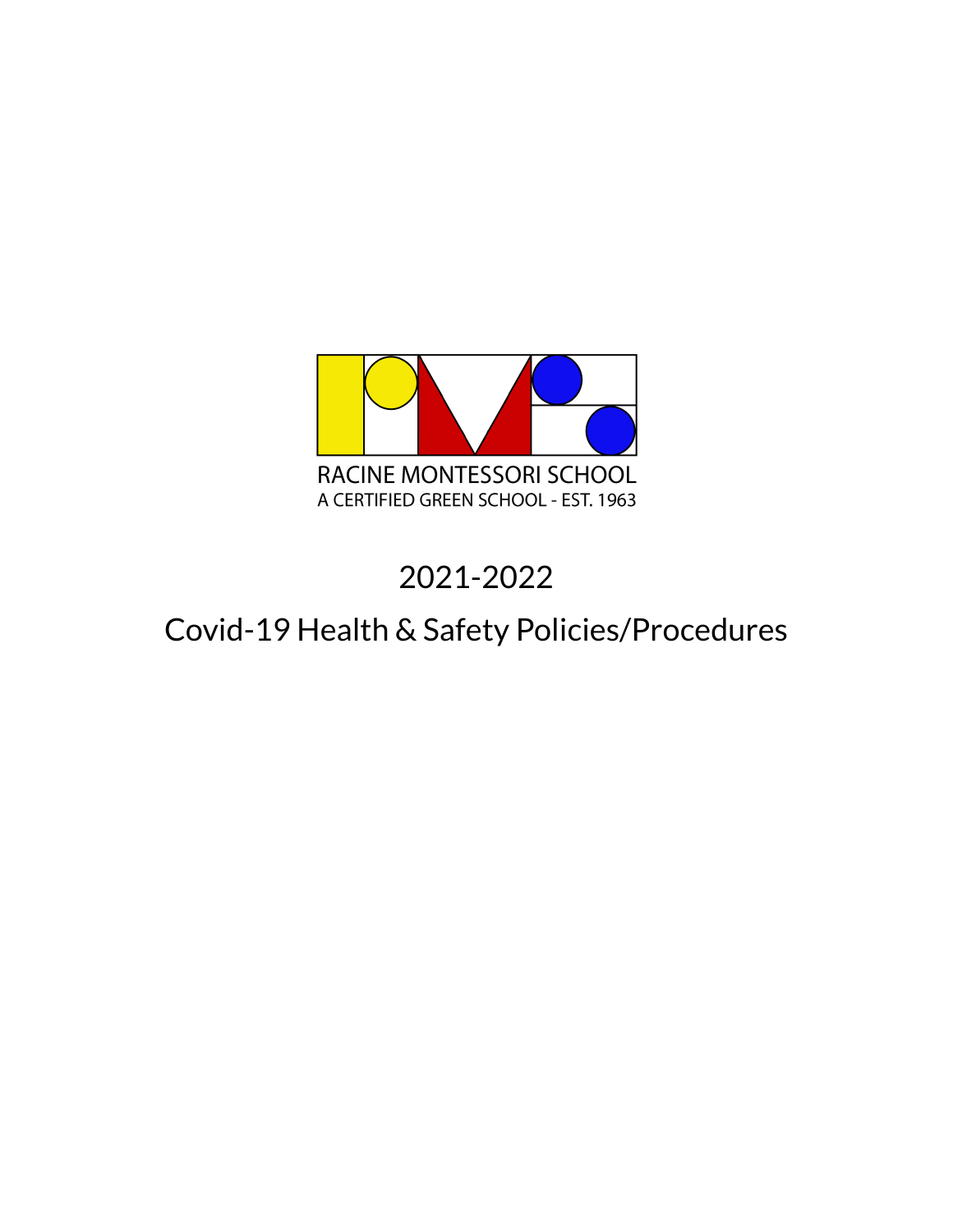# **Racine Montessori School**

Covid-19 Health and Safety Guidelines

<span id="page-1-0"></span>

| <b>Overview</b>                                                                                                           | $\overline{2}$ |
|---------------------------------------------------------------------------------------------------------------------------|----------------|
| <b>Program Summary</b>                                                                                                    | 3              |
| <b>Hours</b>                                                                                                              | 3              |
| <b>Parent Contact/Communication</b>                                                                                       | 3              |
| <b>Health Screening</b>                                                                                                   | 3              |
| <b>COVID 19 Symptoms</b>                                                                                                  | 4              |
| <b>Assisted Drop off and Departure</b>                                                                                    | 5              |
| <b>Masks and Physical Distancing Strategies</b>                                                                           | 6              |
| <b>Quarantine Periods and Isolation</b>                                                                                   | $7 - 8$        |
| Positive Case of COVID-19 in the Classroom Community - Children or Staff<br><b>Quarantine and Isolation - Definitions</b> | $9 - 10$       |
| <b>Close Contacts</b>                                                                                                     | 11             |
| Communication                                                                                                             | 12             |
| <b>Monitoring Absenteeism</b>                                                                                             | 12             |
| <b>Healthy Hand Hygiene</b>                                                                                               | 12             |
| <b>Cleaning and Disinfecting</b>                                                                                          | $12 - 13$      |
| <b>Virtual Learning</b>                                                                                                   | 13             |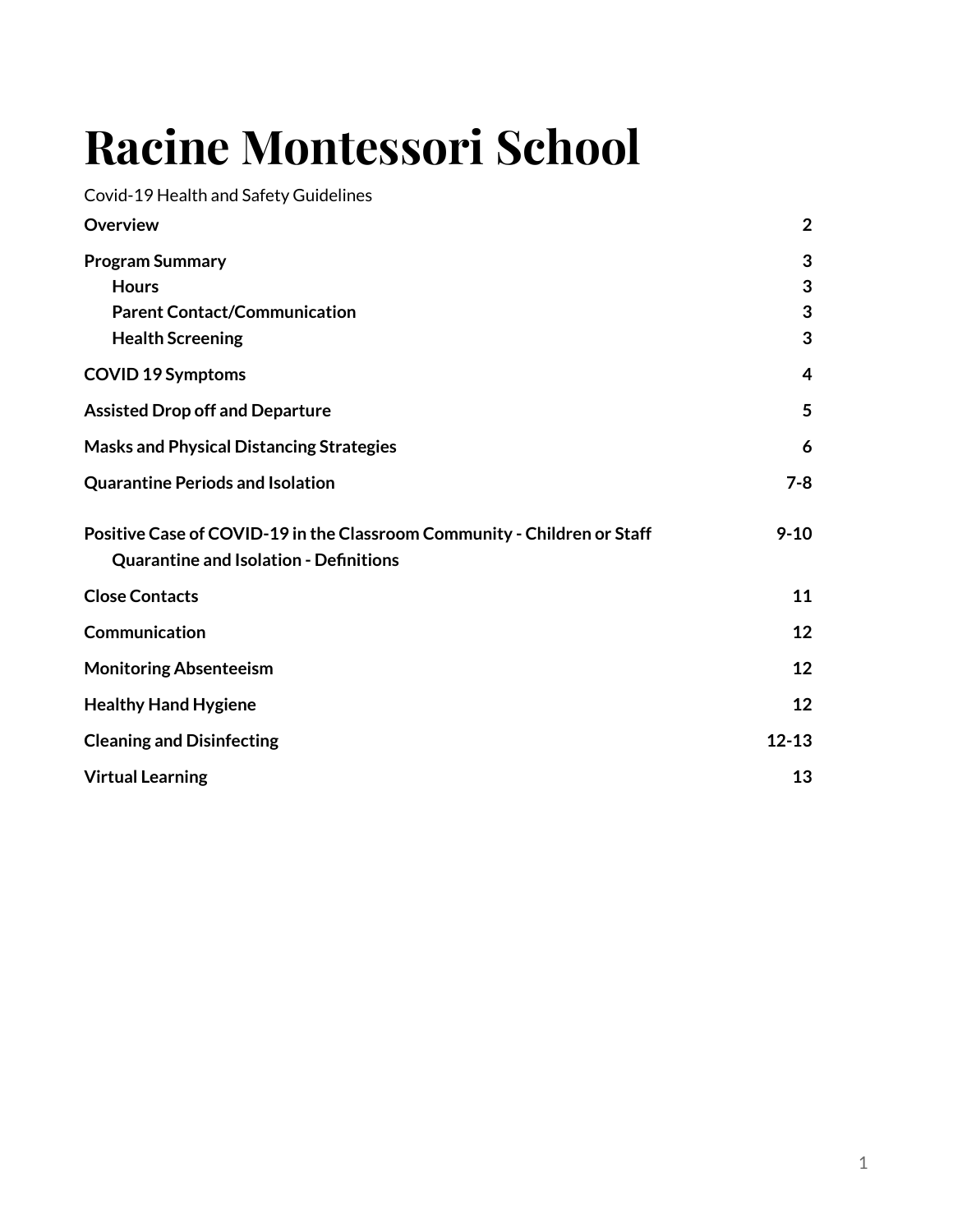# **Overview**

As we enter the third school year affected by COVID-19, we reflect upon past policies and procedures that successfully allowed our in-person learning models to continue throughout the 2020-2021 school year without compromising the health of our students and staff. Through the efforts of staff, parents and students in our school community, we were able to continue our mission of providing a strong Montessori education to the children in our care in a healthy, safe way.

We have all been flexible, understanding and respectful of the individual needs of our staff and families and grateful for the recommendations of the medical professionals who have spent countless hours to interpret data, develop best practices and gain knowledge about the virus that has brought chaos to our global communities. It has been a difficult time in all of our lives but we have moved forward.

This document explains the policies and procedures we will employ to mitigate the continuing COVID-19 related risks at school. We have taken into consideration the guidelines of the Centers for Disease Control and Prevention, American Academy of Pediatrics, the Wisconsin Department of Public and Private Instructions and the review of the Racine Health Department. Racine Montessori School has and will continue to collaborate, share information, and review plans with local health officials to help protect our whole school community. You will be notified of all changes to the following policies and procedures.

School plans are designed to complement other community mitigation strategies to protect high-risk populations and the healthcare system and therefore minimize disruption to teaching and learning.

In summary, RMS has concluded that beginning the 2021-2022 school year under these conditions is in the best interest of the community and that each RMS family will make its own decision about the balance of risk, and what is best for their children. The information in this document will provide clarity around the practices and procedures RMS has established to minimize exposure to our community but in no way warrants that COVID-19 or other communicable disease infection will not occur through participation in our programs.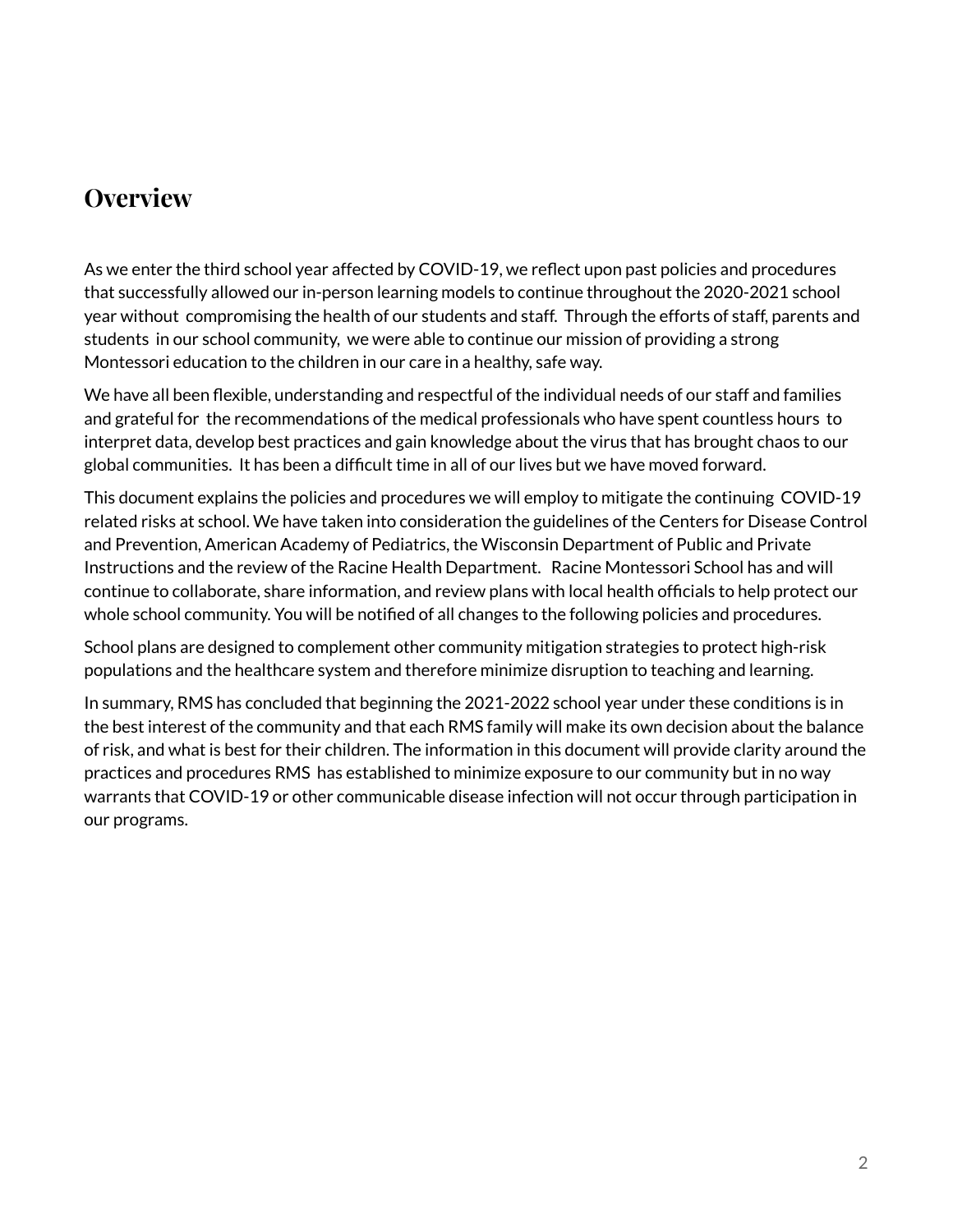# <span id="page-3-0"></span>**Program Summaries**

<span id="page-3-1"></span>Academic Year: September 1, 2021- June 1, 2022

### **Hours**

Primary Program Hours: 8:30-11:30 Extended Day Program: 8:30-2:30 Elementary and Adolescent Program Hours 8:30-3:30

### <span id="page-3-2"></span>**Parent Contact/Communication**

Each teacher has a school email address for parent communications. Teachers will respond to emails within 24 hours during the week. During in-person classes, teachers do not respond to phone messages during the day. Time-sensitive contact with teachers can be facilitated by calling the main office 262-637-7892 and/or emailing [meredithgonzalez@racinemontessori.com.](mailto:meredithgonzalez@racinemontessori.com)

### **Parent Visits/Observations**

Due to restrictions in place to mitigate the spread of COVID-19, regular parent observations and visits to the school are suspended. Office will allow parents into the building as needed.

### **Parent Health Screening Before Arrival**

Parents are encouraged to be on the alert for signs of illness in their children and to keep them home when they are sick. Parents are required to conduct the following RMS pre-screening each day at home. There will be no additional health screening upon your children's arrival at school so please carefully screen for symptoms before you leave your home.

### **THE SYMPTOMS LISTED IN THE FOLLOWING SECTION THAT ARE CONSISTENT WITH COVID-19**

For the wellbeing of the children, a child **MUST NOT** be sent to school when ill. If a child becomes sick during school, the parents will be notified. All parents are required to have an alternate care system in place in the event of illness. **There is no infirmary on the school grounds**.

### **PLEASE follow these steps to promote a healthy environment for all the children. No child should be sent to school with the following:**

**FEVER**: must be absent for **24 hours without fever reducing medications** before returning to school **COLDS**: accompanied by colored nasal discharge, sneezing, coughing, congestion **FLU:** vomiting, body aches, fever (see above) **RASHES**: that have not been diagnosed by your child's physician as non-contagious **STREP THROAT EAR INFECTIONS SORE THROAT PINK EYE DIARRHEA INFECTIOUS DISEASES**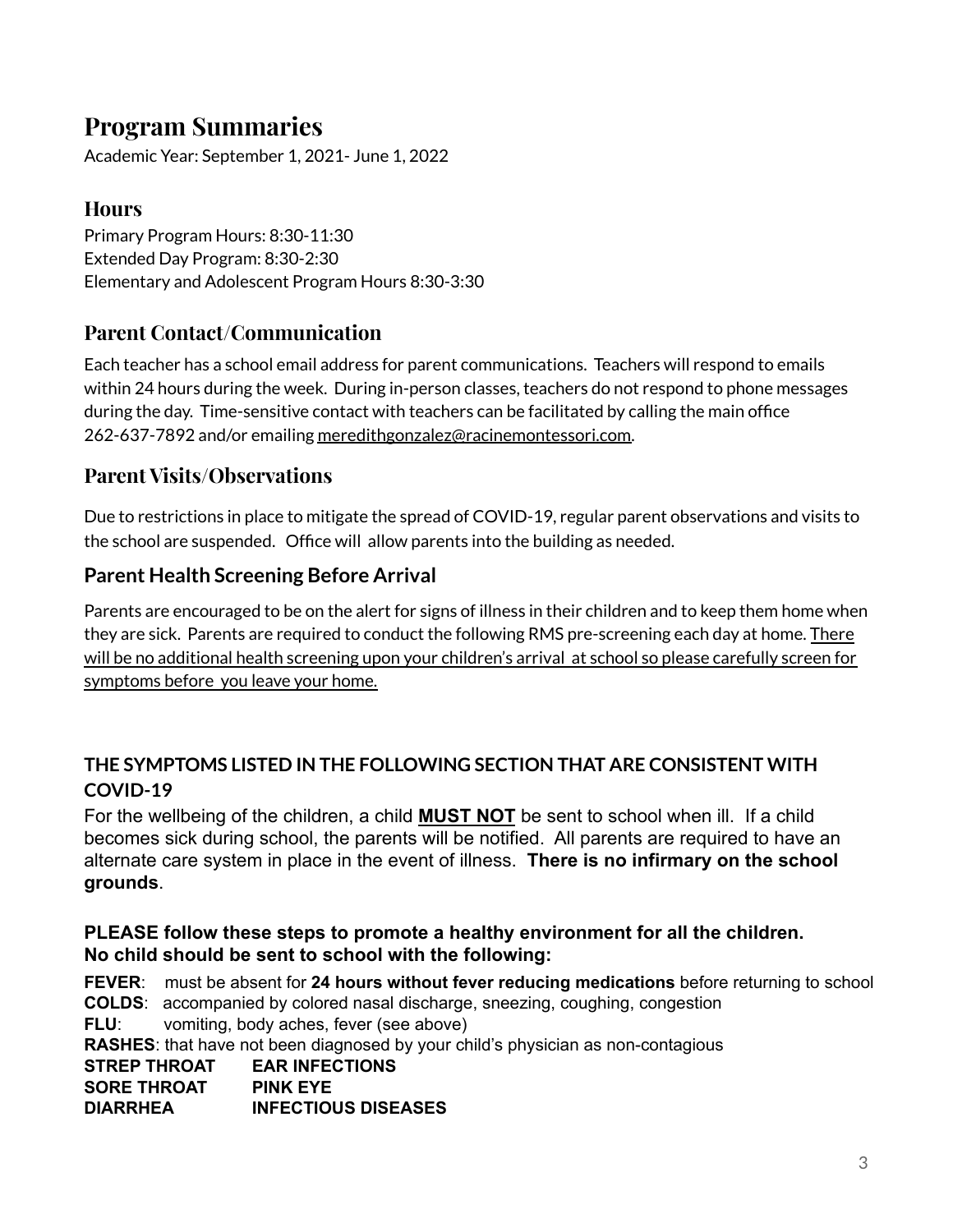# **Symptoms Which are Consistent with COVID-19**

The symptoms listed below are considered consistent with COVID-19 when one of the symptoms marked with a (^) or two of the other symptoms are present above baseline for that individual. **When a child presents these symptoms or combination of symptoms the parents should keep their child home and consulttheir child's physician to check for COVID 19.**

#### One of these symptoms

- **●** Cough^
- **●** Shortness of breath or difficulty breathing^
- **●** New loss of taste or smell^

#### Two or more of these symptoms

- **●** Congestion or runny nose,
- **●** Fever or chills
- **●** Nausea or vomiting
- **●** Diarrhea
- **●** Headache
- **●** Fatigue Muscle or body aches
- **●** Sore throat
- Fever equal to or greater than 100.4

### **Staff Screening**

#### **Staff Self-Screening Prior to Arrival at School**

Staff members will conduct pre-screening prior to arrival at school. If a staff member self-identifies as having symptoms listed in the previously stated RMS screening criteria, she/he will contact the administrator, not come into work, and follow the procedures outlined in this handout.

# **Health Screening During the School Day**

● Staff will make a visual inspection of the child for signs of illness which could include flushed cheeks, rapid breathing, or difficulty breathing (without recent physical activity), fatigue, or extreme fussiness. If the child exhibits any of these symptoms at any point during the day, the child will be isolated, and parents will be required to pick up their child.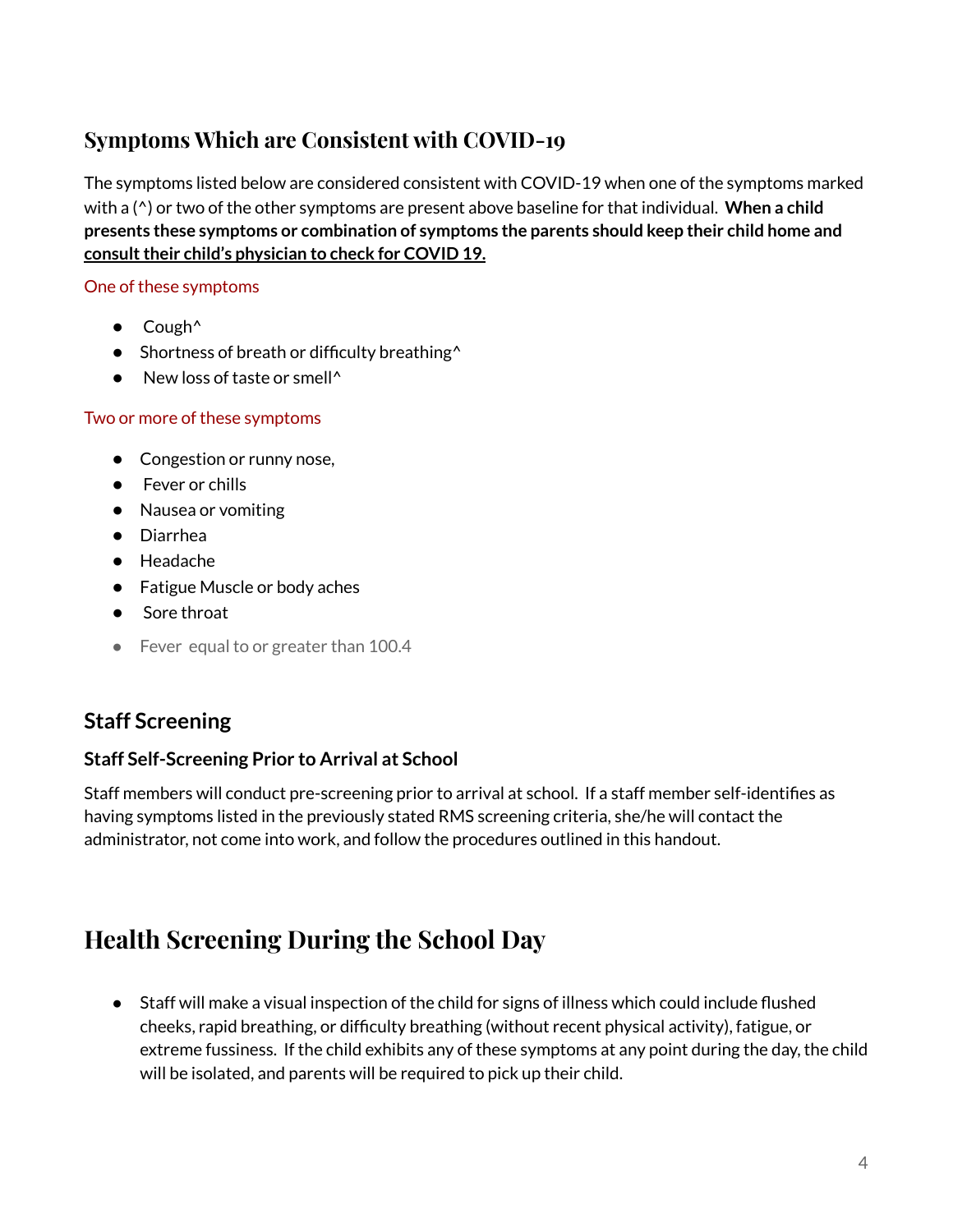### **Assisted Drop off**

- All parents must enter through the back entrance to the main parking lot and proceed to the drop off line at the side of the building. Adolescent students can be dropped at the back of the **main parking** lot near the crosswalk closest to their building.
- Walk-up arrivals cannot be facilitated during this time. The front gate will remain locked for drop off and pick up.

#### **Entrance to the Classrooms**

Children will be directed to enter the building through a specific door and route to their classroom. This is an effort to limit exposure to children in other student groups. Teachers and assistants inside the building will ensure that children arrive in the classrooms, change into their classroom footwear and wash their hands once they enter the classroom.

#### **Assisted Departure**

- Departure for Primary students will take place at 11:30, Extended Day at 2:30 and Elementary and Adolescents will take place at 3:30.
- Walk-up departures cannot be facilitated during this time.
- Please enter the parking lot by making a right hand turn into our 24th street entrance. A map will be sent out with the safest route to use for gaining entrance into our lot.
- Once you enter the lot, staff will announce your arrival by walkie talkie to your children's classroom teacher.
- If your child stays for childcare, you can park along the side of the building and ring the buzzer by the door so that we can bring your child out to you.

# **Face Coverings**

Face coverings are meant to protect other people in case the wearer is asymptomatic and unaware of their infection or the wearer is a pre-symptomatic individual, in which case he/she is considered to be highly contagious at least 2 days before the onset of symptoms. Face coverings are not surgical masks, respirators, or other medical personal protective equipment. Staff will receive training and information on the correct removal of PPE, including masks and gloves.

<span id="page-5-0"></span>Everyone ages 2 and older; regardless of vaccination status, will wear a well-fitting mask while inside of **RMS buildings when recommended by The City of Racine Health Department.**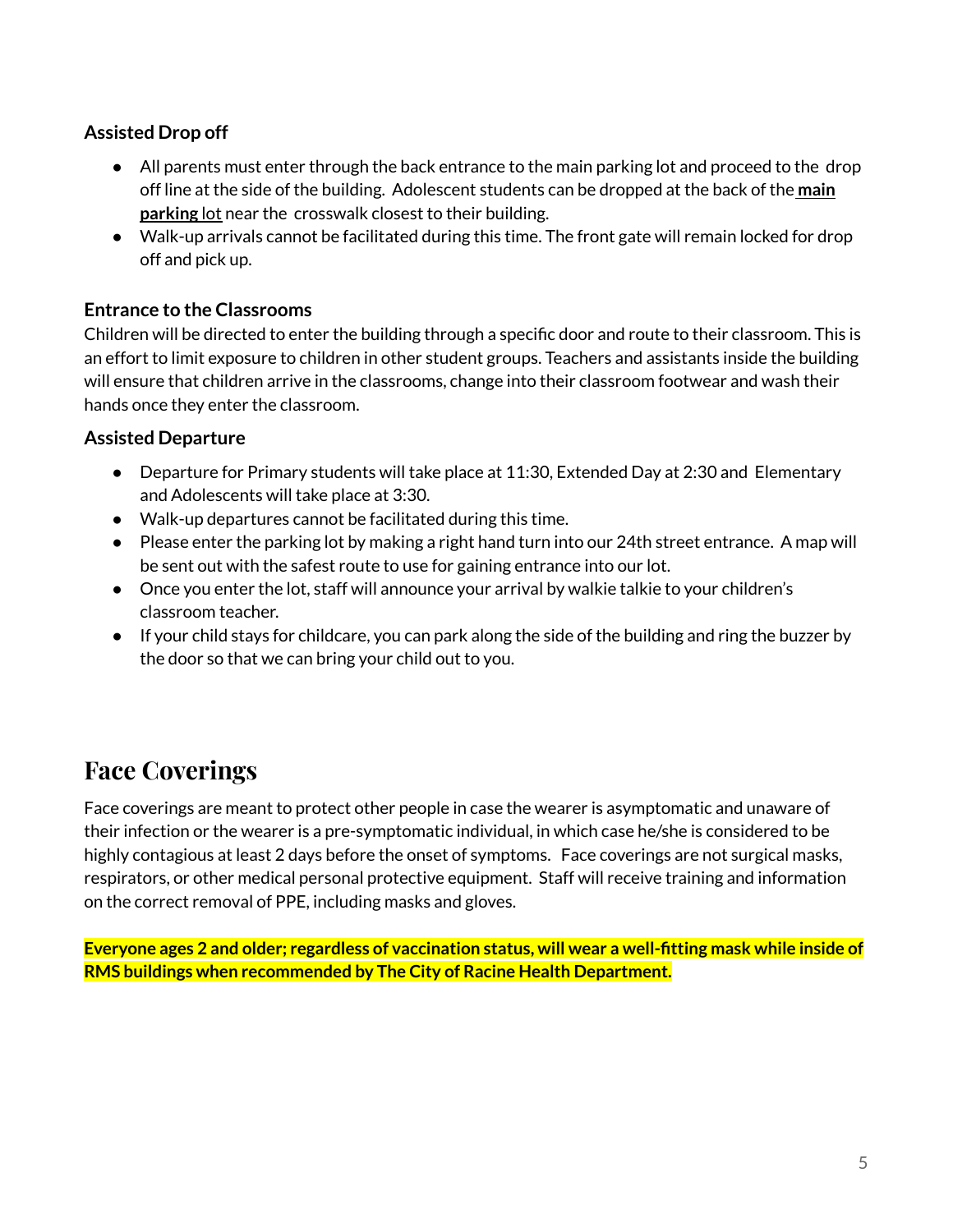### **Physical Distancing Strategies and Cohorting**

Racine Montessori School does not expect that young children will distance themselves from other children or adults while at school like the elementary children are capable of doing. Young children learn by engaging with their environment, which includes the other people in it.

Racine Montessori School will employ the following strategies for limiting the spread of COVID-19 in our communities:

- Classroom communities will not mix. Children will continue to have assigned entrances and exits from the building
- The teachers will remain with their scheduled groups each day. In the case of illness, a designated substitute for the group will assist with caregiving.
- Physical distance between children in the classroom will be maintained as much as feasible.
- At nap time, children's naptime mats will be spaced out as much as possible, with alternating head to toe arrangements to increase the distance between children.
- Specialists will work with only one classroom at a time instead of meeting with multiple classrooms at a certain grade level.

### **Definition of a Fully-Vaccinated Individual**

**<https://www.dhs.wisconsin.gov/covid-19/vaccine-after.htm>**

### **Close Contact**

An individual is considered a close contact if any of following is true: • Were within 6 feet of a positive person for more than 15 minutes total in a day. • Had physical contact with the person. • Had direct **contact with the respiratory secretions ofthe person (i.e., from coughing, sneezing, contact with dirty tissue, shared drinking glass, food, or other personal items). • Lives with or stayed overnightfor atleast one night** in a household with the person. **EXCEPTION:**

**In K-12 indoor classroom settings,** students who remained 3 feet or more away from an infected student

are not considered close contacts if:

- Both students were consistently and correctly wearing well-fitting masks
- Note: This exception does not apply to teachers, staff, or other adults in the classroom.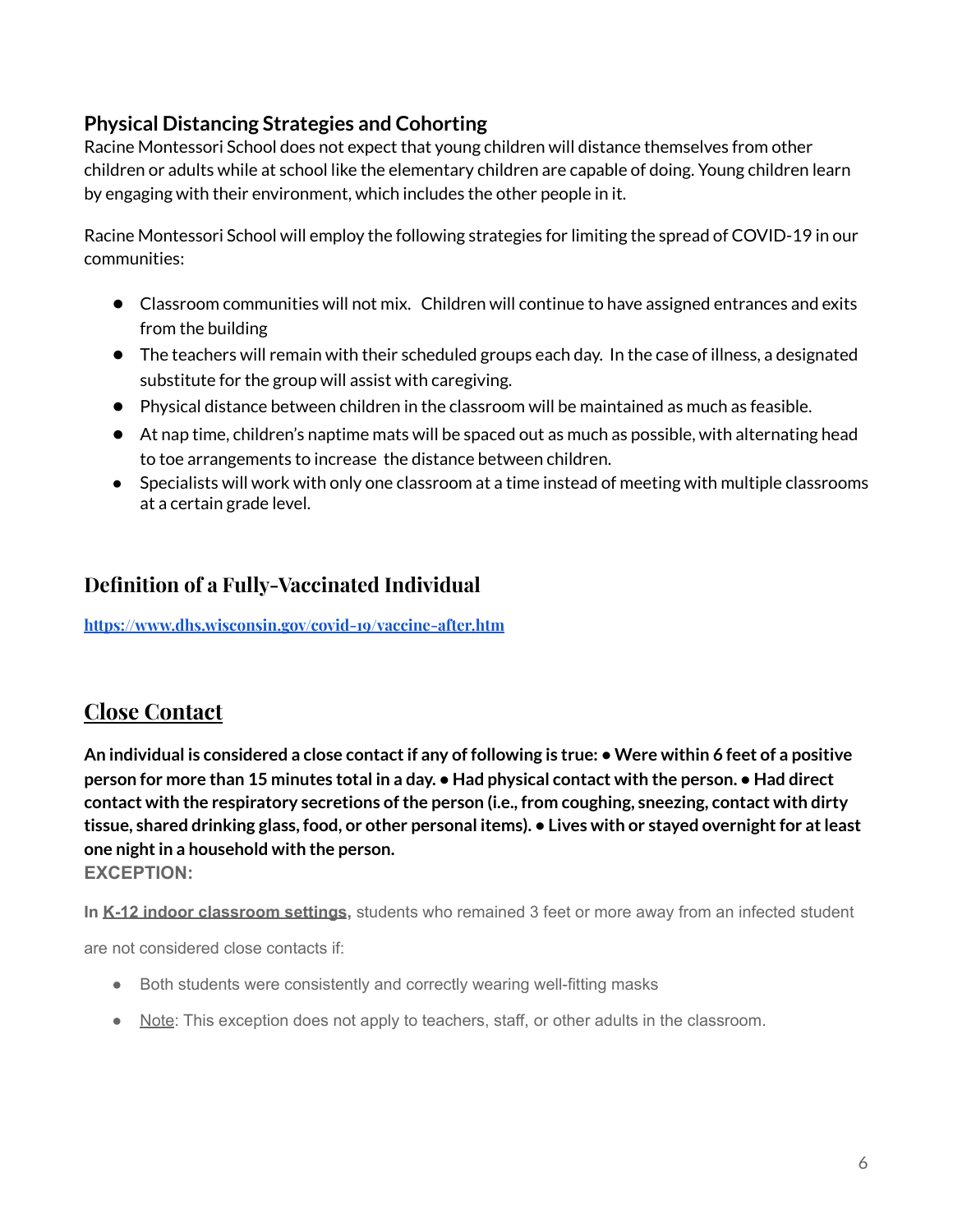# **Isolation and Quarantine Periods**

#### **Students and staff who test negative for COVID-19 infection and have symptoms:**

• The individual has been fever-free for 24 hours without the use of fever-reducing medications.

• If diagnosed with another condition, the individual must complete the exclusion period for the diagnosed disease as listed on the Wisconsin Childhood Communicable Diseases Wall Chart. An alternative diagnosis is not required.

### Students and staff who test positive for COVID-19 infection (with a PCR or a Rapid antigen test) must **either:**

● **Isolate at home for atleast 10 full days since the first symptoms began AND be fever free without the use of fever reducing medications for 24 hours AND with improvement in symptoms** 

**OR**

● **Isolate at home for 5 full days( days 0-5), and ifthey have improved symptoms and no fever, can testfor COVID-19 on day 5 and if negative, come back to school on day 6.**

**Students and staff who are notfully vaccinated and have nottested for COVID-19 infection but meet the symptom criteria described above in Exclusion from In-person Instruction**:

- **●** The individual must remain home for at least 10 days since the first symptoms began AND be fever free without the use of fever-reducing medications for 24 hours AND with improvement of symptoms.
- **●** Siblings and household members should follow the Close Contact to a COVID-19 Case below.
- **●** If diagnosed with another condition that explains the symptoms, such as influenza or strep throat, no isolation or quarantine of close contacts is necessary.
- **●** Follow guidance from the health care **while symptomatic:**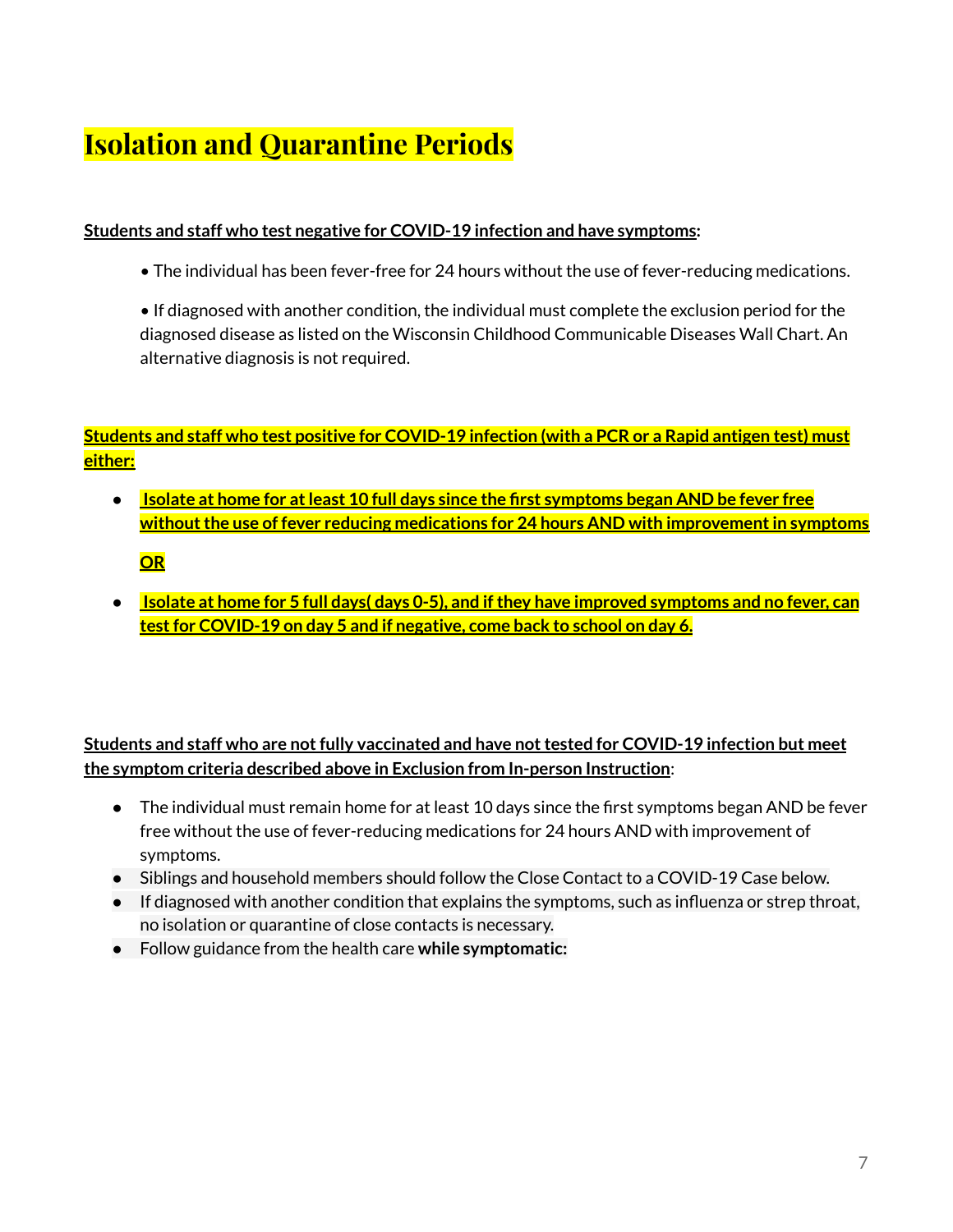### **Quarantine and Isolation - Definitions**

### **Quarantine**

Quarantine is used to keep someone who might have been exposed to COVID-19 away from others. Quarantine helps prevent spread of disease that can occur before a person knows they are sick or if they are infected with the virus without feeling symptoms. People in quarantine should stay home, separate themselves from others, monitor their health, and follow directions from their state or local health department.

### **Isolation**

Isolation is used to separate people infected with the virus (those who are sick with COVID-19 and those with no symptoms) from people who are not infected. People who are in isolation should stay home until it is safe for them to be around others. In the home, anyone sick or infected should separate themselves from others by staying in a specific "sick room" or area and using a separate bathroom (if available).

# **COVID-19 Cases in School**

If COVID-19 symptoms begin while at school, the child must be sent home as soon as possible. The child will be brought to a separate room where staff contact will be limited as much as reasonably possible, while ensuring the safety and supervision of the child until they leave.

Classroom staff will follow these isolation procedures:

- Classroom staff will notify the administration of symptoms exhibited and the administrative staff will take the child to the designated isolation location in the main building.
- Office staff will contact parents to arrange for the child's early departure.
- The office staff will continue to supervise the child until the parent arrives.
- The child's parents will be provided with information regarding the child's return to school.
- Once a parent has left with the ill child, the isolation room is cleaned and sanitized by office staff.
- Materials, toys, and furniture touched by the child who is sent home will be thoroughly cleaned and disinfected.
- $\bullet$  Families are encouraged to coordinate decision-making around the child's care with the family health care provider if there are specific health concerns, chronic disease, or complex social or emotional dynamics in the home.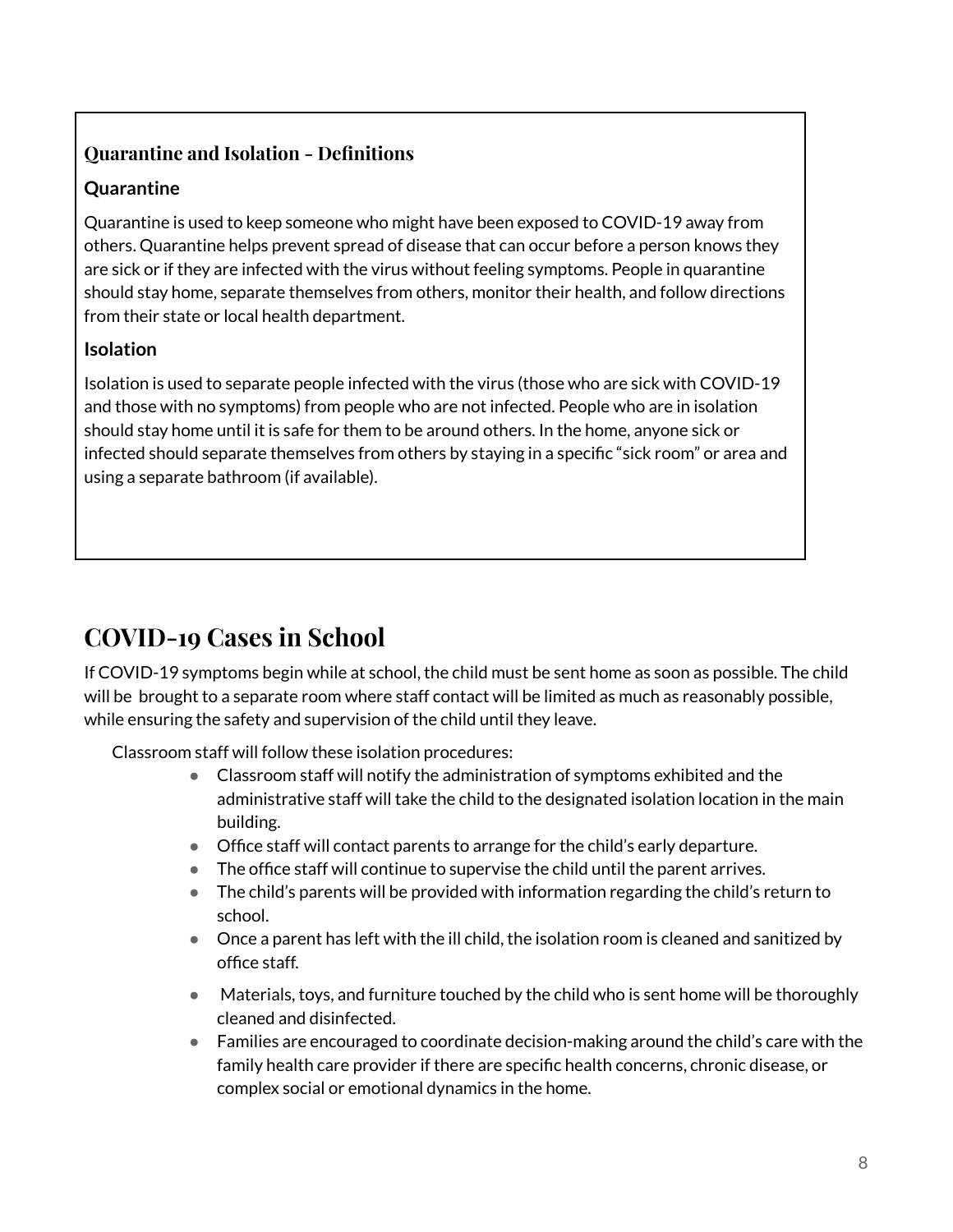# **Positive Case of COVID-19 in the Classroom Community - Children or Staff**

If COVID-19 is confirmed in a child or staff member in a classroom community, at a minimum, all "close contacts" who have not been fully vaccinated against COVID 19 will be required to self-quarantine for 10 days.

The school or/and the Racine Health department may however decide to close down the whole classroom community after accessing each individual situation. The following actions will be taken by school administration:

- Notify the Racine Health Department.
- Notify staff and parents/caregivers of close contacts that a member of the classroom community has been diagnosed with COVID-19 using a form letter provided by the Racine Health Department. Confidentiality will be maintained.
- Follow the directives of the Racine Health Department to close the specific classroom community for 10 days to allow self-quarantine for all children and staff in the classroom community who have been in close contact with the person diagnosed with COVID-19 or any other directives given by the Racine Health Department.
- Complete disinfecting procedures

# **Close Contacts to a COVID-19 Case**

RMS will follow current recommendations from the Racine Health Department regarding quarantine for individuals who are close contacts of an individual who is positive for COVID-19. This will allow us to use best practices for future COVID variations.

# **Contact Tracing**

Contact tracing is a strategy used to determine the source of an infection and how it is spreading. Finding people who are close contacts to a person who has tested positive for COVID-19, and therefore at higher risk of becoming infected themselves, can help prevent further spread of the virus.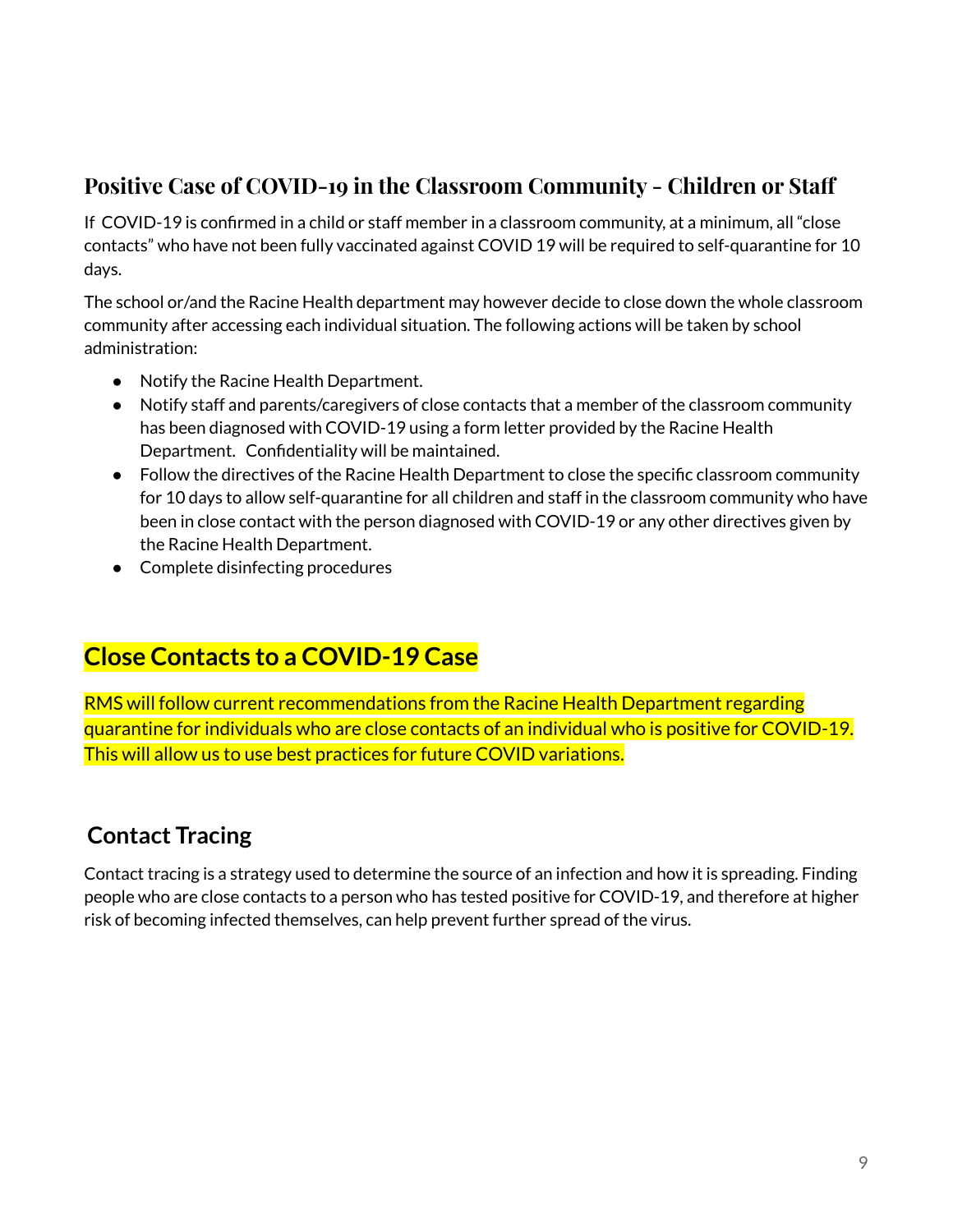## **Communication**

If COVID-19 is confirmed in a child or staff member in a classroom community, at a minimum all "close contacts", with the person who was infectious, who have not been fully vaccinated against COVID 19 will be required to self-quarantine for 10 days. The school or/and the Racine Health department may however decide to close down the whole classroom community after accessing each individual situation. The following actions will be taken by school administration:

- Notify the Racine Health Department.
- Notify staff and parents/caregivers of close contacts that a member of the classroom community has been diagnosed with COVID-19 using a form letter provided by the Racine Health Department Confidentiality will be maintained.
- Follow the directives of the Racine Health Department to close the specific classroom community for 10 days to allow self-quarantine for all children and staff in the classroom community who have been in close contact with the person diagnosed with COVID-19 or any other directives given by the Racine Health Department.
- Notify the entire school community when there is a school outbreak of COVID-19 (two or more linked positive COVID cases in the school).
- Complete disinfecting procedures

# **Monitoring Absenteeism**

Racine Montessori School administrative staff will monitor absenteeism among children and staff. Any unusual patterns will be considered when evaluating the need for temporary or long-term building or campus closure. Decisions about extending closure will be made in consultation with the Wisconsin State Department of Health and the Racine Health Department.

# **Healthy Hand Hygiene**

Washing hands can keep you healthy and prevent the spread of infections from one person to the next. All children and staff will engage in hand hygiene at the following times:

- Arrival to the classroom and after breaks
- Before and after eating or handling food
- After using the toilet or helping a child use the bathroom
- After contact with bodily fluid
- After playing outdoors.
- After handling garbage
- Before touching their eyes, nose, or mouth because that's how germs enter our bodies.

#### **Follow Five Steps to Wash Your Hands the Right Way**

#### [\(https://www.cdc.gov/handwashing/when-how-handwashing.html](https://www.cdc.gov/handwashing/when-how-handwashing.html))

We will teach these five steps for handwashing.

- 1. Wet your hands with clean, running water (warm or cold), turn off the tap, and apply soap.
- 2. Lather your hands by rubbing them together with the soap. Lather the backs of your hands, between your fingers, and under your nails.
- 3. Scrub your hands for at least 20 seconds.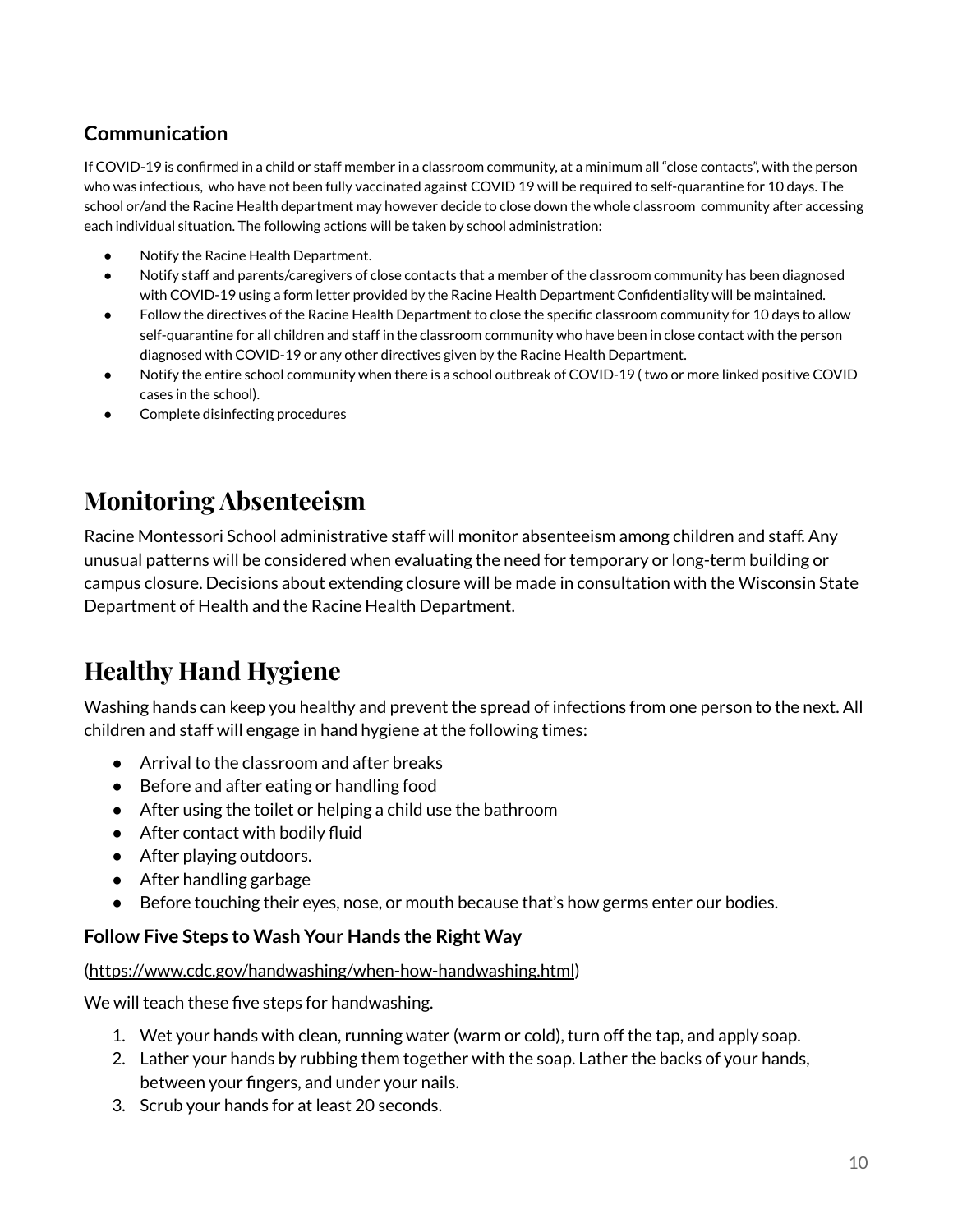- 4. Rinse your hands well under clean, running water.
- 5. Dry your hands using a clean towel or air dry them.

After assisting children with handwashing, staff will also wash their own hands.

As always, liquid hand soap and hand sanitizer are available for use in our classrooms. Hand cream is also available to those with dried skin due to the increase in hand washing. Hand sanitizer will be used regularly by adults in the classroom but not a required practice for our children.

# <span id="page-11-0"></span>**Cleaning and Disinfecting Our Environments**

Racine Montessori School will use the following procedures to ensure the cleanliness of our community environments.

These procedures include the following:

- Electrostatic Spraying Technology will be used to disinfect and sanitize our environments. The electrostatic charge ensures that even the hard to reach places are coated evenly and effectively. All disinfectants used in these sprayers will be nontoxic and safe for children and food prep areas. See the material safety data sheet for product information. <https://www.wintersteiger.com/download/?file=5630.pdf>
- Staff will clean surfaces using a non-toxic, food-grade disinfectant on a daily basis.
- Machine washable cloth materials will be used by one individual at a time and will be laundered before being used by another child.
- Children's books, like other paper-based materials such as mail or envelopes, are not considered high risk for transmission and will not undergo additional cleaning or disinfection procedures rather they will be alternated with other similar materials.

### **Clean and Disinfect Bedding**

Each child's bedding is kept separate and stored in individually labeled storage. Cots and mats are labeled for each child. Bedding will be sent home on Friday to be cleaned.

### **Cleaning and Disinfecting Procedures if an infected person (staff or child) has been in a school building:**

Areas used by the individuals with COVID-19 will be closed off and left undisturbed for 24 hours before they are cleaned and disinfected to minimize the potential for exposure to respiratory droplets. Outside doors and windows will be opened if possible, to increase air circulation in the area.

Staff will clean and disinfect all areas used by the ill persons, focusing especially on frequently touched surfaces. Staff will follow CDC's guidelines for cleaning and [disinfecting.](https://www.cdc.gov/coronavirus/2019-ncov/community/organizations/cleaning-disinfection.html)

#### **Cleaning and Disinfecting Products**